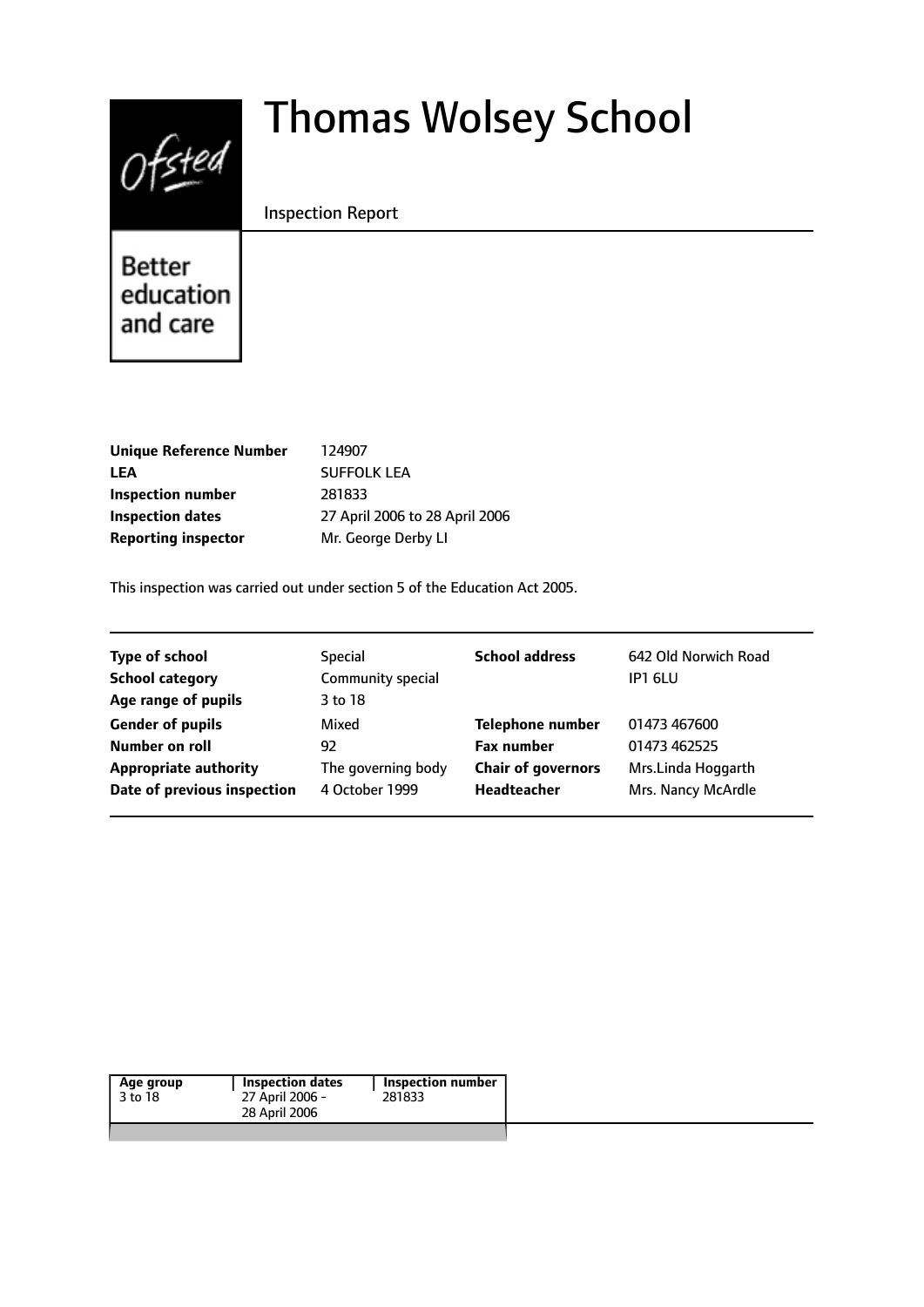© Crown copyright 2006

#### Website: www.ofsted.gov.uk

This document may be reproduced in whole or in part for non-commercial educational purposes, provided that the information quoted is reproduced without adaptation and the source and date of publication are stated.

Further copies of this report are obtainable from the school. Under the Education Act 2005, the school must provide a copy of this report free of charge to certain categories of people. A charge not exceeding the full cost of reproduction may be made for any other copies supplied.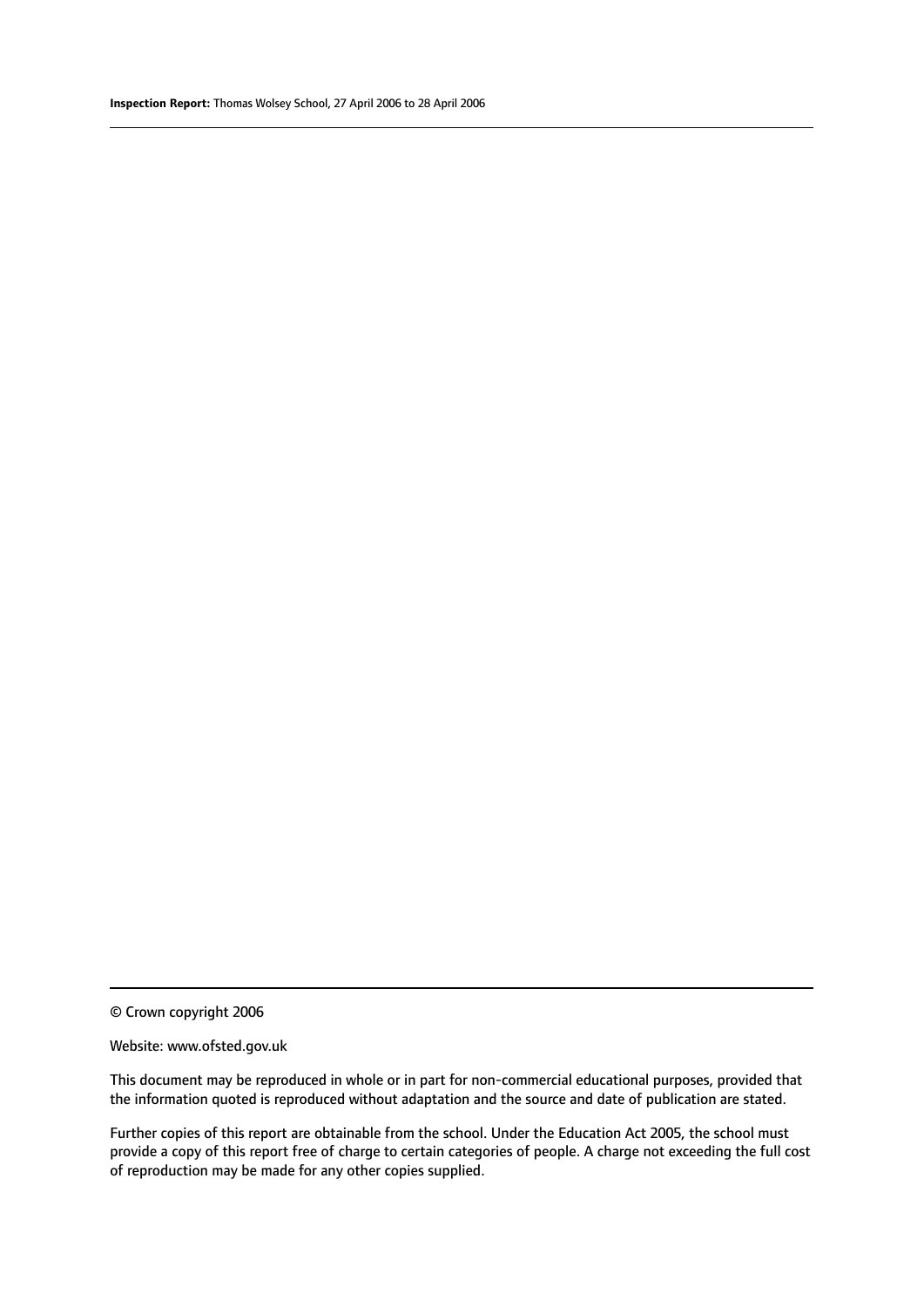# **Introduction**

The inspection was carried out by two Additional Inspectors.

# **Description of the school**

Thomas Wolsey is a school for pupils with physical disability. Each pupil has a statement ofspecial educational need. The pupils' needs are extremely wide ranging and all pupils have learning difficulties. A small number have complex or profound difficulties. About a half of the pupils are wheelchair users and a similar proportion need some alternative way of communicating. Because of pupils' learning difficulties, their attainment on entry to school is well below that which is expected for their age. Most pupils are from White British backgrounds and boys outnumber girls by nearly two to one. A small number of pupils are eligible for free school meals, which is a lot lower than average for a school of this type. Pupils come from a wide range of social circumstances. A small number of pupils are looked after by the local authority. Since the last inspection the school has developed an outreach service which is funded by the local authority. This supports pupils with physical disability in Suffolk mainstream schools as well as the 25% of Thomas Wolsey pupils who are also placed in their local school. The school has numerous prestigious awards.

# **Key for inspection grades**

| Grade 1 | Outstanding  |
|---------|--------------|
| Grade 2 | Good         |
| Grade 3 | Satisfactory |
| Grade 4 | Inadequate   |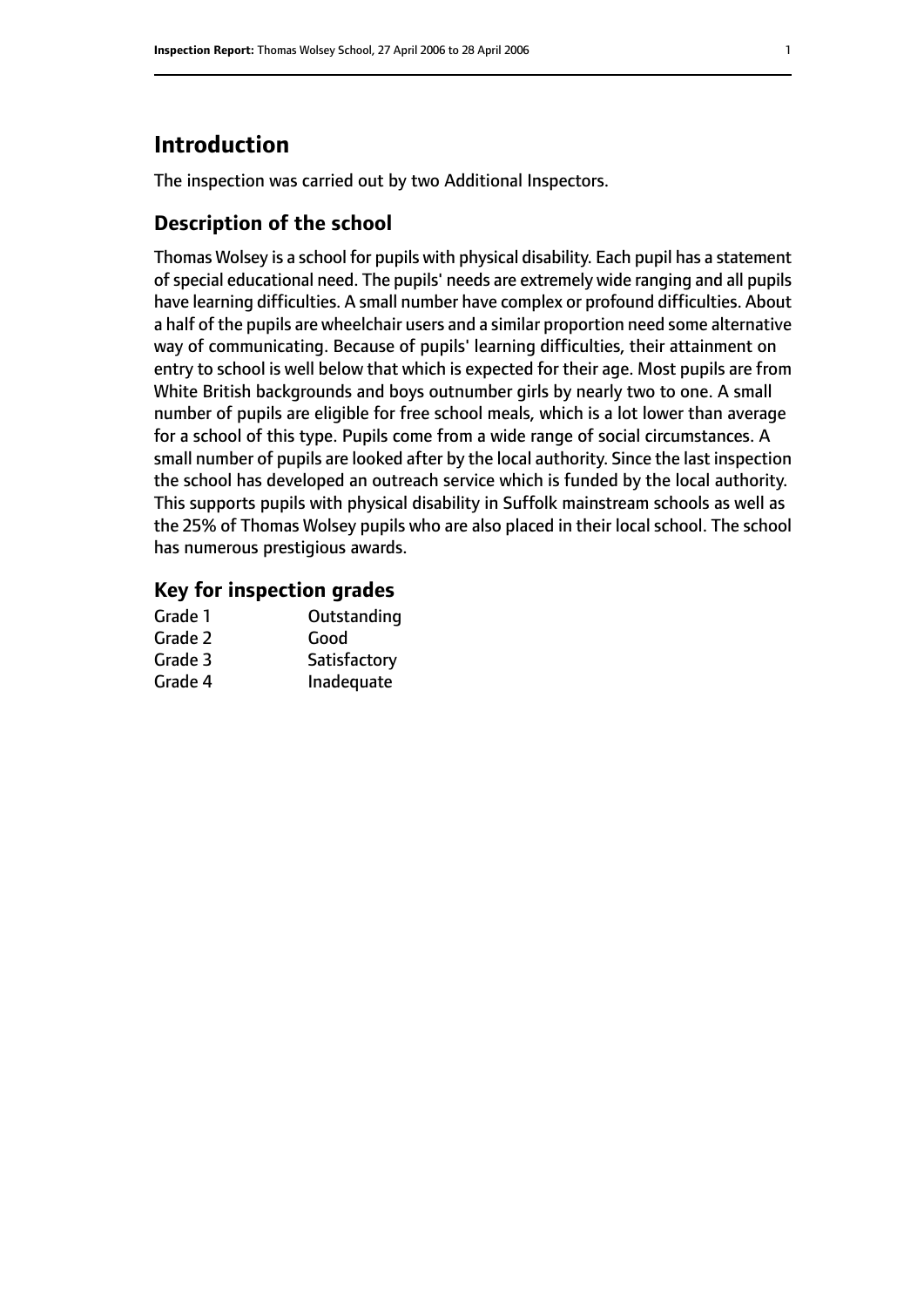# **Overall effectiveness of the school**

#### **Grade: 2**

Thomas Wolsey is a good school with some outstanding features. It provides good value for money. The work of the outreach service is good. Pupils' profound disabilities are no barrier. Quite the opposite: these are a challenge which the school rises to very well. Through effective work with parents and excellent teamwork with a range of different professionals, pupils are outstandingly cared for and their wide-ranging communication and physical difficulties are extremely well supported. Pupils become highly effective and confident communicators, despite many having limited spoken language. Computers are used well to support communication. However, in lessons opportunities are sometimes missed to use information and communication technology (ICT) to support teaching and learning. Pupils find learning enjoyable and exciting. Across the school they make good progress and achieve well. This is because of effective teaching and learning and a good curriculum which has wide-ranging opportunities for the pupils to learn and make progress. Provision in the Foundation Stage is good and children achieve well. The students in the sixth form have a good range of opportunities to gain awards, although the range is somewhat narrower in Key Stage 4. The school's records of pupils with the most complex needs do not always show the good progress that they make. This is because the way of recording the assessments for these pupils is not refined enough. The school has begun to set whole-school targets, but the process by which it does this leads to targets which are far too challenging. The pupils' personal development and well-being are outstanding. The support for their self-esteem is also excellent and results in pupils who have high levels of confidence. They become mature young adults, well prepared for their next stage of education. Through the determination of the headteacher and the commitment of staff, the school has improved well since the last inspection. It is clearly capable of doing so in the future. Leadership and management of the school and outreach service are good, and staff are clearly focused on improved progress for all pupils. The senior management team are a clear driving force regarding quality and performance. This is a school and service that knows itself well. The inspection judgements are largely in line with the school's own views which were expressed before the inspection. However, in a few places the school was over-generous with its judgements.

# **Effectiveness and efficiency of the sixth form**

#### **Grade: 2**

Inspection findings support the school's view that the sixth form is good. It has improved well since the last inspection and has resolved all of the issues raised at that time. Students achieve well academically through a good range of courses at school and college that are matched appropriately to their differing needs. They make outstanding progress in their personal development, growing in confidence and maturity. Teaching is good overall and occasionally outstanding. Students are cared for and guided exceptionally well, and encouraged to become as independent as possible as they prepare for life after school. Leadership and management of the sixth form are good.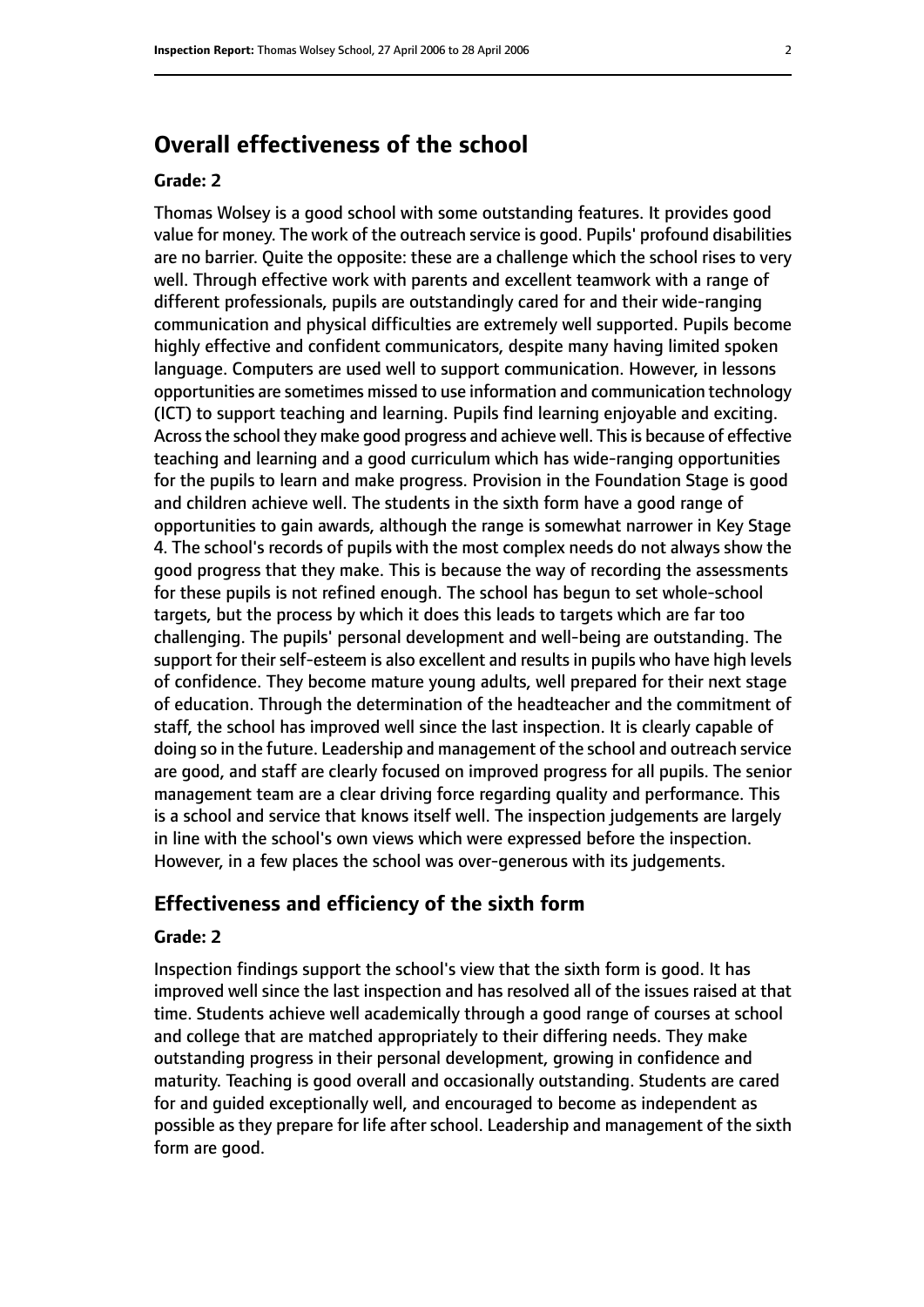# **What the school should do to improve further**

- Refine assessment so that the school is better able to demonstrate the progress that the pupils with the most complex needs make, and devise a system for more accurately setting whole-school targets. - Make even better use of ICT to support pupils' learning. - Broaden the range of opportunities for pupils to gain qualifications by the end of Key Stage 4.

# **Achievement and standards**

# **Grade: 2**

The pupils achieve well across the school. Children in the Foundation Stage make good progress overall, especially in their communication skills, physical development and personal development. As a result of the pupils' significant difficulties in learning, the standards reached are much lower than those of most other pupils of their age. However, they make good progress in English, mathematics and science. In physical education, their numerous awards and achievements indicate strong performance in relation to their disabilities. The quality of art work around the school shows very imaginative use of materials and strong creativity. Pupils make significant strides in their ability to communicate and in their confidence to contribute to lessons, despite many being unable to speak. Their progress in this area is outstanding. This is because of the highly expert nature of the staff and the high quality of support that they give the pupils. Staff's knowledge of pupils' needs is very strong and the planning to meet these is thorough. Consequently, pupils largely meet their good quality, specific targets, which address their special needs well. Where they only partially achieve them, it is often because aspects of their disability prevent them from doing so. The school is aware that it could take better account of this possibilty when targets are set. The school thoroughly analyses pupils' progress and achievements, although the whole-school targets it sets are far too challenging given the range of ability and needs of pupils. This is because they are not sufficiently linked to the actual progress pupils make. There is no significant difference in the progress made by different groups or genders, although the school's data show that some pupils with very complex needs make slower progress compared with the rest. This is because the way of recording progress for these pupils is not sufficiently refined to show the very small but significant steps they do make. By the time the students leave the school at the end of the sixth form, they achieve well in a good range of awards which match their needs well. The school starts the courses in Key Stage 4 to allow time for pupils to succeed in the sixth form. However, there is room to extend the range of qualifications so that more may be achieved by the end of Year 11.

# **Personal development and well-being**

#### **Grade: 1**

This is a very happy school where pupils grow in confidence and self-esteem and make outstanding progress in their personal development. Pupils' behaviour and their attitudes to school are exceptionally good and attendance is good for a school of this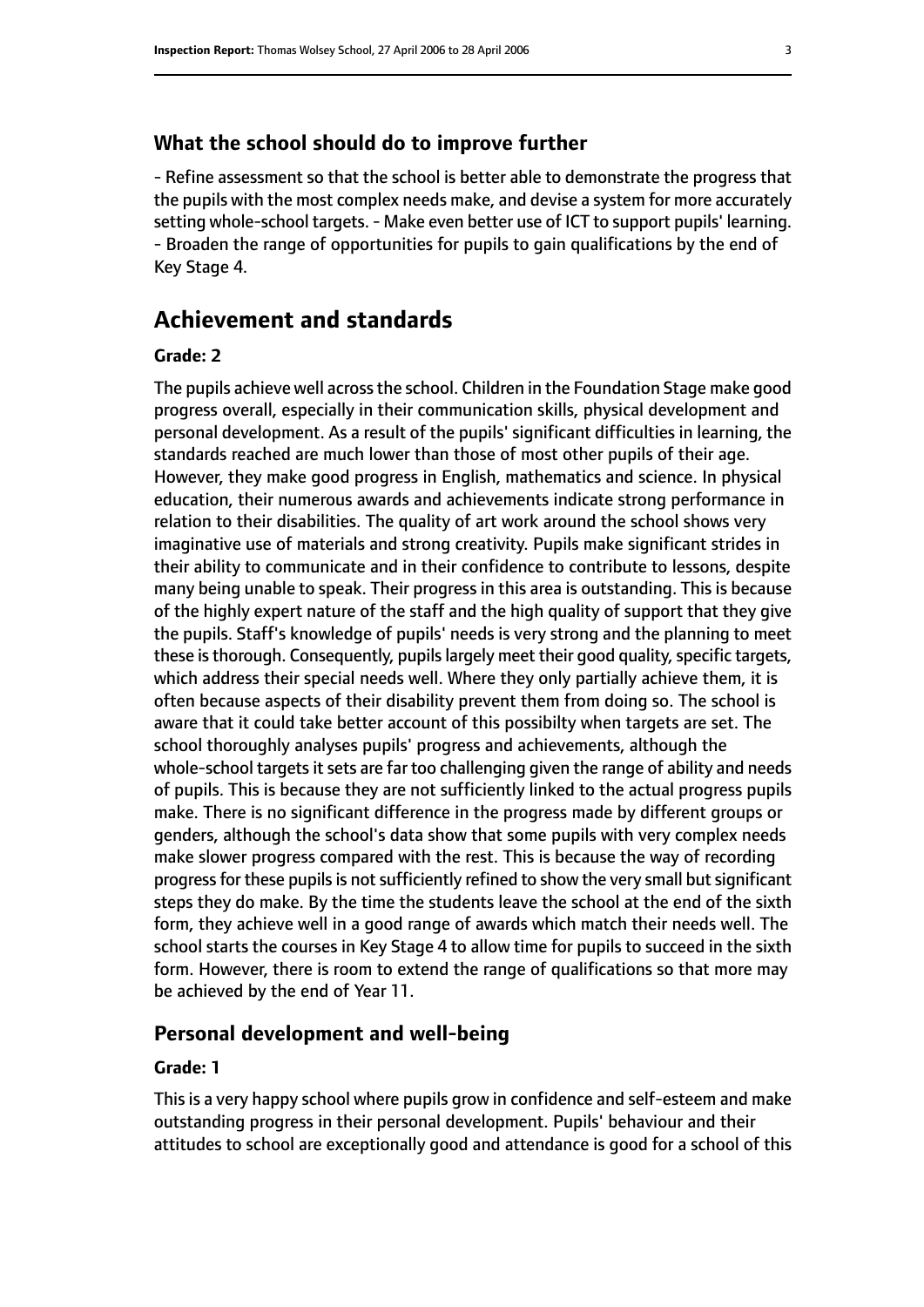type. Pupils are highly appreciative of the support they receive and the opportunities that the school provides. They get on extremely well with one another and with the staff, and say that the school is 'almost like a second family'. They feel safe, and most pupils understand the importance of making healthy choices. They enjoy school considerably, responding to lessons and other activities with high levels of interest and enthusiasm. Pupils make good progress in their spiritual and cultural development and exceptionally good progress in their social and moral development. They readily embrace opportunities to take responsibility, for instance as representatives on the school council, where they are involved actively in making decisions. They support the school and community well through fundraising. The good progress that they make in developing basic skills of literacy, numeracy and ICT, the opportunities to learn about the world of work and the development of a wide range of personal qualities stand them in good stead for the future.

# **Quality of provision**

# **Teaching and learning**

# **Grade: 2**

The quality of teaching and learning is good across the school and there are some outstanding features. Teaching is strong in the Foundation Stage and has improved in the sixth form so that it is now good. Through the school's rigorous monitoring of teaching, senior staff have a good grasp of its quality. The support they provide to aid improvement clearly pays dividends. Most lessons seen during the inspection were good and a few were outstanding, for example, in physical education. Occasionally teaching is only satisfactory; here the pace of lessons wanes at times and pupils lose focus. Sometimes pupils are not stretched as much as they could be. Teaching is lively and stimulating and the pupils are clear about what they are to do and learn. The pupils clearly enjoy learning and on a number of occasions they remarked, 'This is fun!' They work hard and productively, often concentrating extremely well, because the work challenges and interests them. Three particularly strong features of lessons are: - the excellent support given to pupils' ways of communicating and the use of sign, symbols and electronic aids - the extremely careful attention to pupils' positioning and personal care needs provided by the high quality teaching assistants - the outstanding relationships on which is built trust and through which pupils are managed effectively. Pupils learn well because staff have a good knowledge of their subjects and know the pupils' needs so well. This is through the use of the school's mostly good ways of assessing pupils and also their informal knowledge. Full account is usually taken of their physical, learning and emotional needs in lessons, and activities match well the different ways pupils learn. However, staff sometimes find it difficult to provide work which accurately meets the needs of pupils with profound needs and the activities are not always entirely relevant. Good attention is given to the recording of pupils' progress, which enables teachers to assess how much the pupils have learned over a topic or unit of work. Although this demonstrates well that pupils with very complex needs have achieved in lessons, the recording system is not refined enough to show the progress these pupils make over time. Computers are used well to support pupils'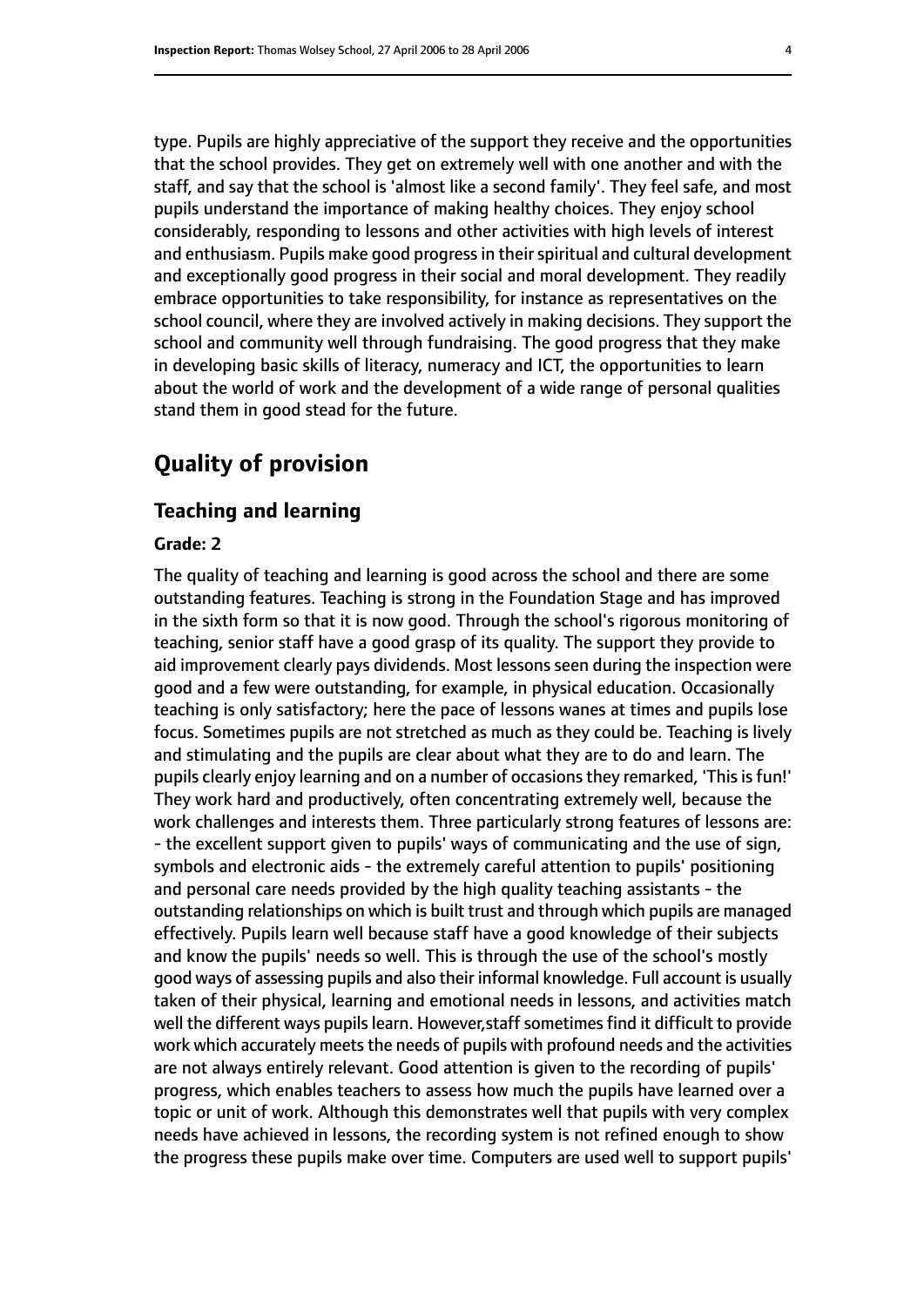communication. However, many more opportunities could be taken in lessons to use ICT, especially the interactive whiteboards.

# **Curriculum and other activities**

# **Grade: 2**

The school provides pupils with a good range of learning experiences that are relevant to their needs and promote their personal and academic achievement. The curriculum in the Foundation Stage is matched well to national guidelines for this age group, as well as to children's individual learning difficulties and disabilities. Throughout, the school provides exceptionally well for pupils who need assistance in communicating, whether through the use of technological aids, symbols, pictures or signing. The range of qualifications open to pupils at Key Stage 4 is satisfactory, extended by opportunities to follow GCSE courses in mainstream school. However, the range is narrower than in the sixth form. Here, in addition to a good range of courses run by the school, the school works closely with local colleges to ensure that students follow courses that are meaningful and relevant to their interests and aptitudes. A range of enrichment opportunities contributes well to pupils' academic achievement and personal development, expanding their horizons. Opportunities for pupils to take part in sporting activities are a particular strength of the school. The link that the school has established with a school in Uganda is used exceptionally well to promote pupils' personal development, especially in the sixth form.

# **Care, guidance and support**

#### **Grade: 1**

The school provides an exceptionally high level of care and support for its pupils. They are known well as individuals, and staff show outstanding dedication to meeting each pupil's personal needs. Pupils say that they are able to trust the staff fully to provide the emotional and practical support that they need. At the same time, the school encourages the pupils to be as independent as possible and guides them effectively in making decisions for themselves. The school is highly effective in promoting positive behaviour and in creating an atmosphere in which pupils learn to care for one another. Arrangements for protecting pupils and ensuring their health and safety are thorough. The school works exceptionally closely with therapists and outside agencies for the benefit of pupils. It has effective systems in place for supporting pupils who spend some of their time in mainstream school or college. Pupils are supported well academically. The setting of targets and tracking of progress for individual pupils are largely good. The school provides parents with valuable support, especially through the meetings provided as part of its outreach work. Therapists provide exceptionally useful guidance to enable parents to work on therapeutic programmes with their children at home.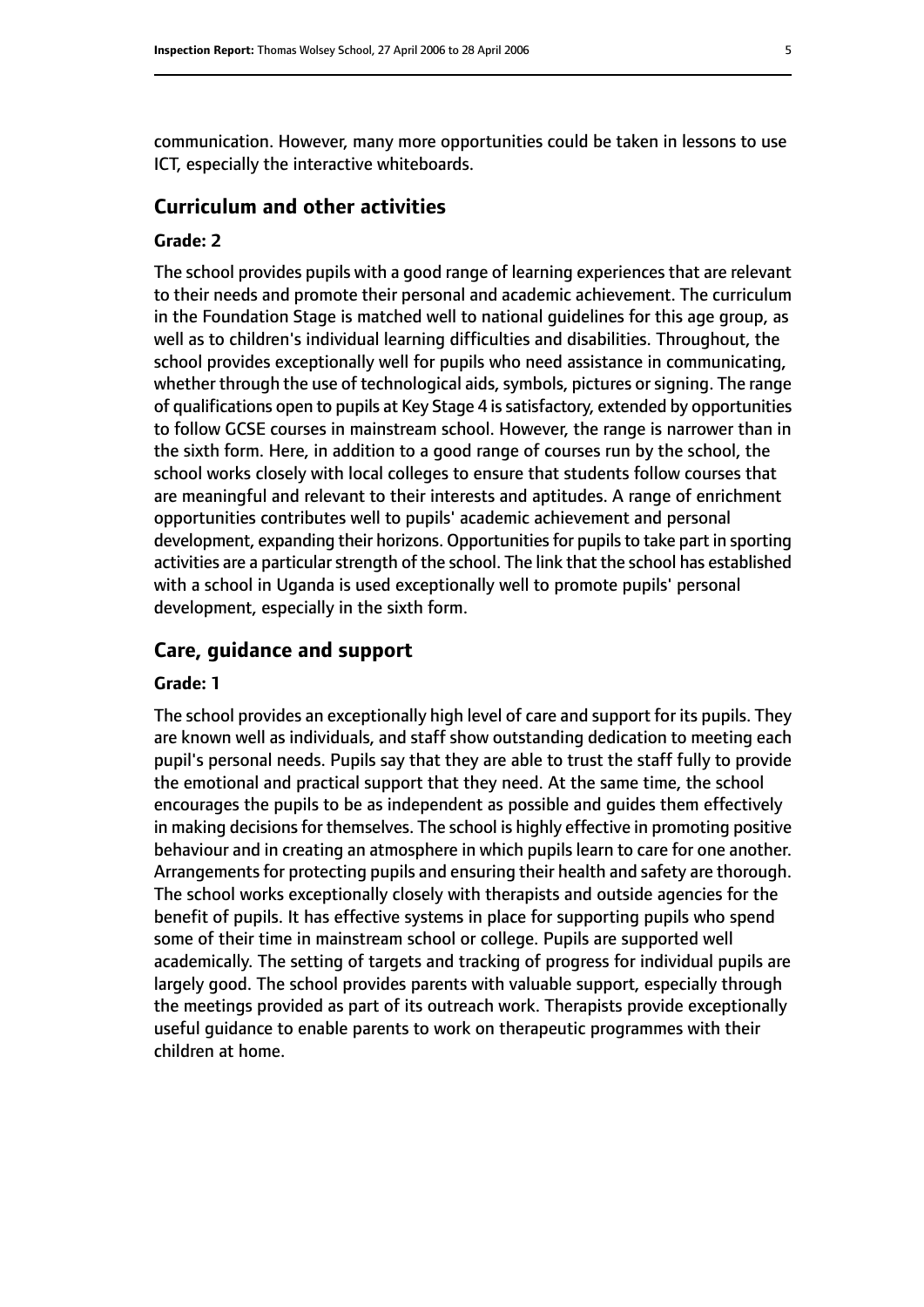# **Leadership and management**

# **Grade: 2**

Leadership and management are good. This is a well organised school where responsibilities are delegated well and senior and middle managers are clear on their roles. There is a pursuit of excellence. A culture of reflecting on what the school does well and what needs improving is at the heart of everything that is done. As a result, there has been good improvement since the last inspection. The headteacher and deputy headteacher complement each other's skills well. They have developed strong systems for monitoring and evaluating the school's work. Most of the judgements about this made before the inspection were accurate, although a few were a bit generous. They take good account of parents' and pupils' views when planning improvement. The school's detailed knowledge of its strengths and weaknesses means that what it sets itself to do is well thought out, although it does not always clearly identify how its actions will improve pupils' achievement. The school analyses pupils' results and achievement data adequately and focuses the pupils' targets well on the key things they need to learn. However, whole-school target setting has proved difficult, as stated earlier. The headteacher, senior management team and governors share common aspirations for the school and are tenacious in achieving their goals. The headteacher has overcome the considerable limitations of the buildings and has succeeded in providing a good curriculum and outstanding care. The school's commitment to including Thomas Wolsey pupils and supporting other pupils with physical needs in mainstream schools is clearly revealed in its practice. The outreach service is well managed and provides good support. The school's efforts to be re-located on a mainstream school site are to be rewarded in 2008 with new purpose-built facilities. Governors are kept well informed and are supportive. They have a critical eye on the work of the school in many respects, especially when it comes to challenging the headteacher. However, they are not fully aware of the progress that pupils make or the role of target setting in raising achievement. Governance is satisfactory.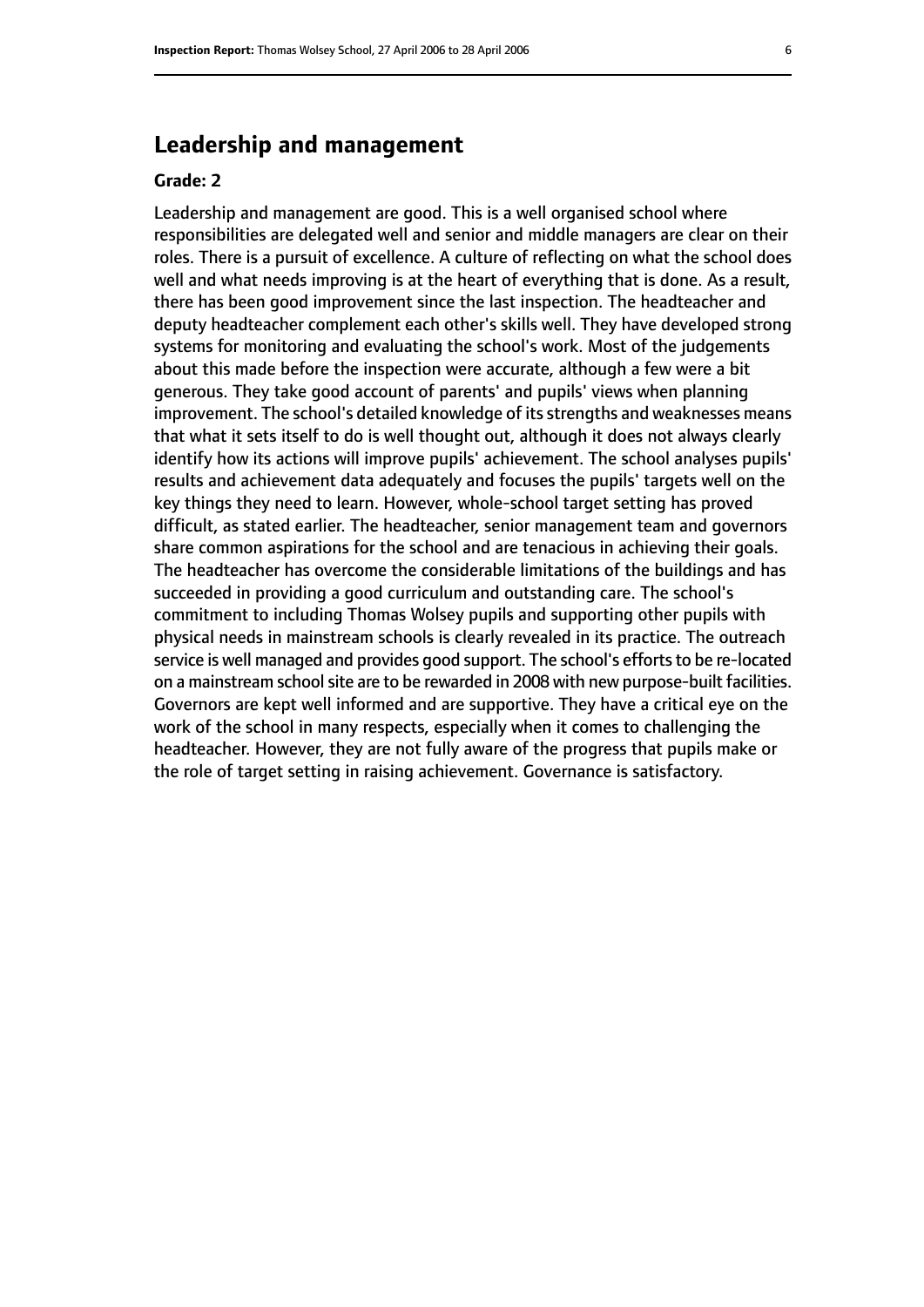**Any complaints about the inspection or the report should be made following the procedures set out inthe guidance 'Complaints about school inspection', whichis available from Ofsted's website: www.ofsted.gov.uk.**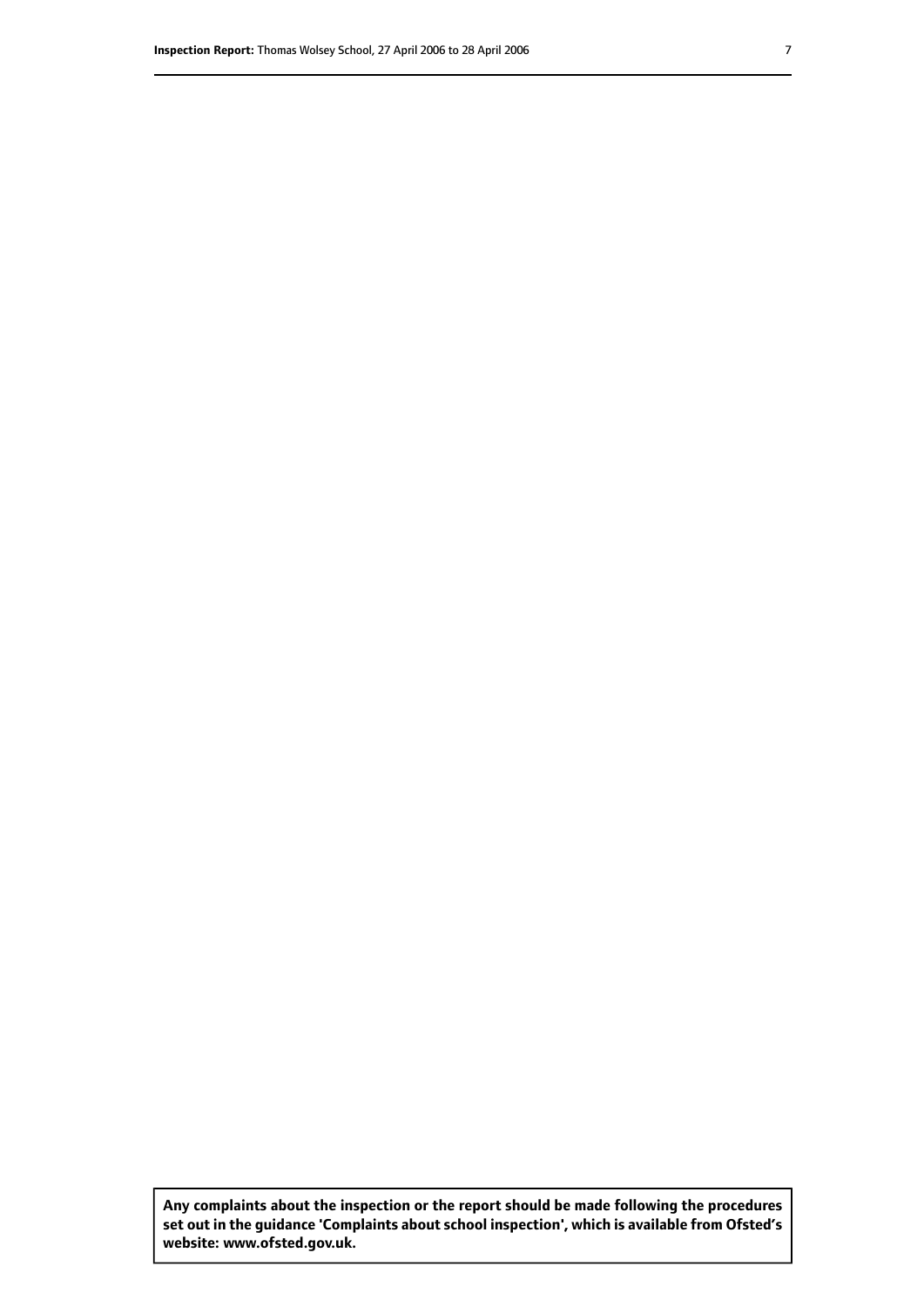# **Inspection judgements**

| Key to judgements: grade 1 is outstanding, grade 2 good, grade 3 | School         | $16-19$ |
|------------------------------------------------------------------|----------------|---------|
| satisfactory, and grade 4 inadequate                             | <b>Overall</b> |         |

#### **Overall effectiveness**

| How effective, efficient and inclusive is the provision of education,<br>integrated care and any extended services in meeting the needs of<br>learners? |     |           |
|---------------------------------------------------------------------------------------------------------------------------------------------------------|-----|-----------|
| How well does the school work in partnership with others to promote<br>learners' well-being?                                                            |     |           |
| The quality and standards in foundation stage                                                                                                           |     | <b>NA</b> |
| The effectiveness of the school's self-evaluation                                                                                                       |     |           |
| The capacity to make any necessary improvements                                                                                                         | Yes | Yes       |
| Effective steps have been taken to promote improvement since the last<br>inspection                                                                     | Yes | Yes       |

#### **Achievement and standards**

| How well do learners achieve?                                                                               |  |
|-------------------------------------------------------------------------------------------------------------|--|
| The standards <sup>1</sup> reached by learners                                                              |  |
| How well learners make progress, taking account of any significant variations<br>between groups of learners |  |
| How well learners with learning difficulties and disabilities make progress                                 |  |

# **Personal development and well-being**

| How good is the overall personal development and well-being of the                                               |  |
|------------------------------------------------------------------------------------------------------------------|--|
| learners?                                                                                                        |  |
| The extent of learners' spiritual, moral, social and cultural development                                        |  |
| The behaviour of learners                                                                                        |  |
| The attendance of learners                                                                                       |  |
| How well learners enjoy their education                                                                          |  |
| The extent to which learners adopt safe practices                                                                |  |
| The extent to which learners adopt healthy lifestyles                                                            |  |
| The extent to which learners make a positive contribution to the community                                       |  |
| How well learners develop workplace and other skills that will contribute to<br>their future economic well-being |  |

# **The quality of provision**

| How effective are teaching and learning in meeting the full range of<br>the learners' needs?          |  |
|-------------------------------------------------------------------------------------------------------|--|
| How well do the curriculum and other activities meet the range of<br>needs and interests of learners? |  |
| How well are learners cared for, guided and supported?                                                |  |

 $^1$  Grade 1 - Exceptionally and consistently high; Grade 2 - Generally above average with none significantly below average; Grade 3 - Broadly average; Grade 4 - Exceptionally low.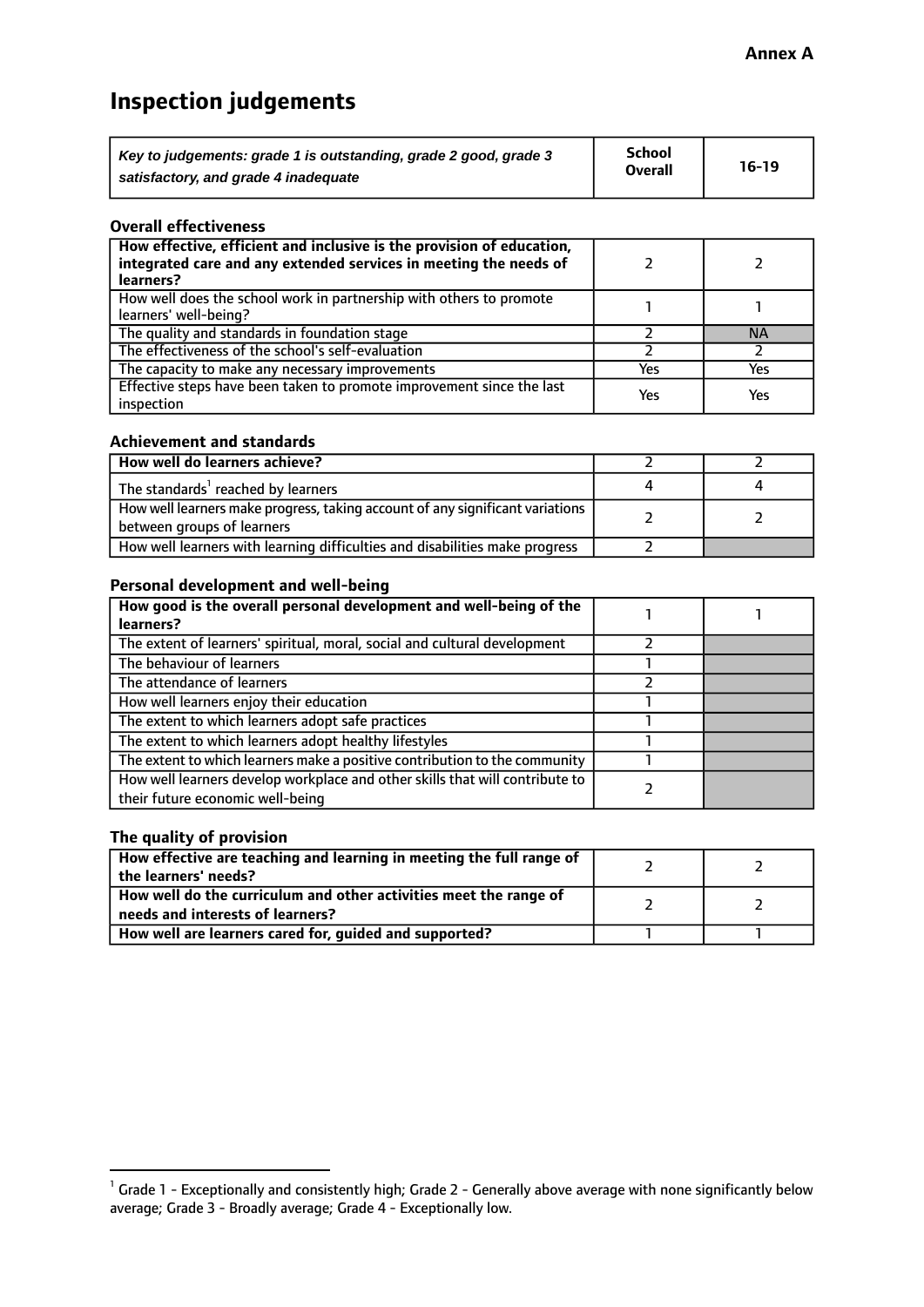# **Leadership and management**

| How effective are leadership and management in raising achievement<br>and supporting all learners?                                              |     |     |
|-------------------------------------------------------------------------------------------------------------------------------------------------|-----|-----|
| How effectively leaders and managers at all levels set clear direction leading<br>to improvement and promote high quality of care and education |     |     |
| How effectively performance is monitored, evaluated and improved to meet<br>challenging targets, through quality assurance and self-review      |     |     |
| How well equality of opportunity is promoted and discrimination tackled so<br>that all learners achieve as well as they can                     |     |     |
| How effectively and efficiently resources are deployed to achieve value for<br>money                                                            |     |     |
| The extent to which governors and other supervisory boards discharge their<br>responsibilities                                                  |     |     |
| The adequacy and suitability of staff to ensure that learners are protected                                                                     | Yes | Yes |

| The extent to which schools enable learners to be healthy                                     |            |  |
|-----------------------------------------------------------------------------------------------|------------|--|
| Learners are encouraged and enabled to eat and drink healthily                                | Yes        |  |
| Learners are encouraged and enabled to take regular exercise                                  | <b>Yes</b> |  |
| Learners are discouraged from smoking and substance abuse                                     | Yes        |  |
| Learners are educated about sexual health                                                     | Yes        |  |
| The extent to which providers ensure that learners stay safe                                  |            |  |
| Procedures for safeguarding learners meet current government requirements                     | Yes        |  |
| Risk assessment procedures and related staff training are in place                            | <b>Yes</b> |  |
| Action is taken to reduce anti-social behaviour, such as bullying and racism                  | Yes        |  |
| Learners are taught about key risks and how to deal with them                                 | Yes        |  |
| The extent to which learners make a positive contribution                                     |            |  |
| Learners are helped to develop stable, positive relationships                                 | <b>Yes</b> |  |
| Learners, individually and collectively, participate in making decisions that affect them     | <b>Yes</b> |  |
| Learners are encouraged to initiate, participate in and manage activities in school and the   | <b>Yes</b> |  |
| wider community                                                                               |            |  |
| The extent to which schools enable learners to achieve economic well-being                    |            |  |
| There is provision to promote learners' basic skills                                          | Yes        |  |
| Learners have opportunities to develop enterprise skills and work in teams                    | Yes        |  |
| Careers education and quidance is provided to all learners in key stage 3 and 4 and the sixth | Yes        |  |
| form                                                                                          |            |  |
| Education for all learners aged 14-19 provides an understanding of employment and the         | Yes        |  |
| economy                                                                                       |            |  |